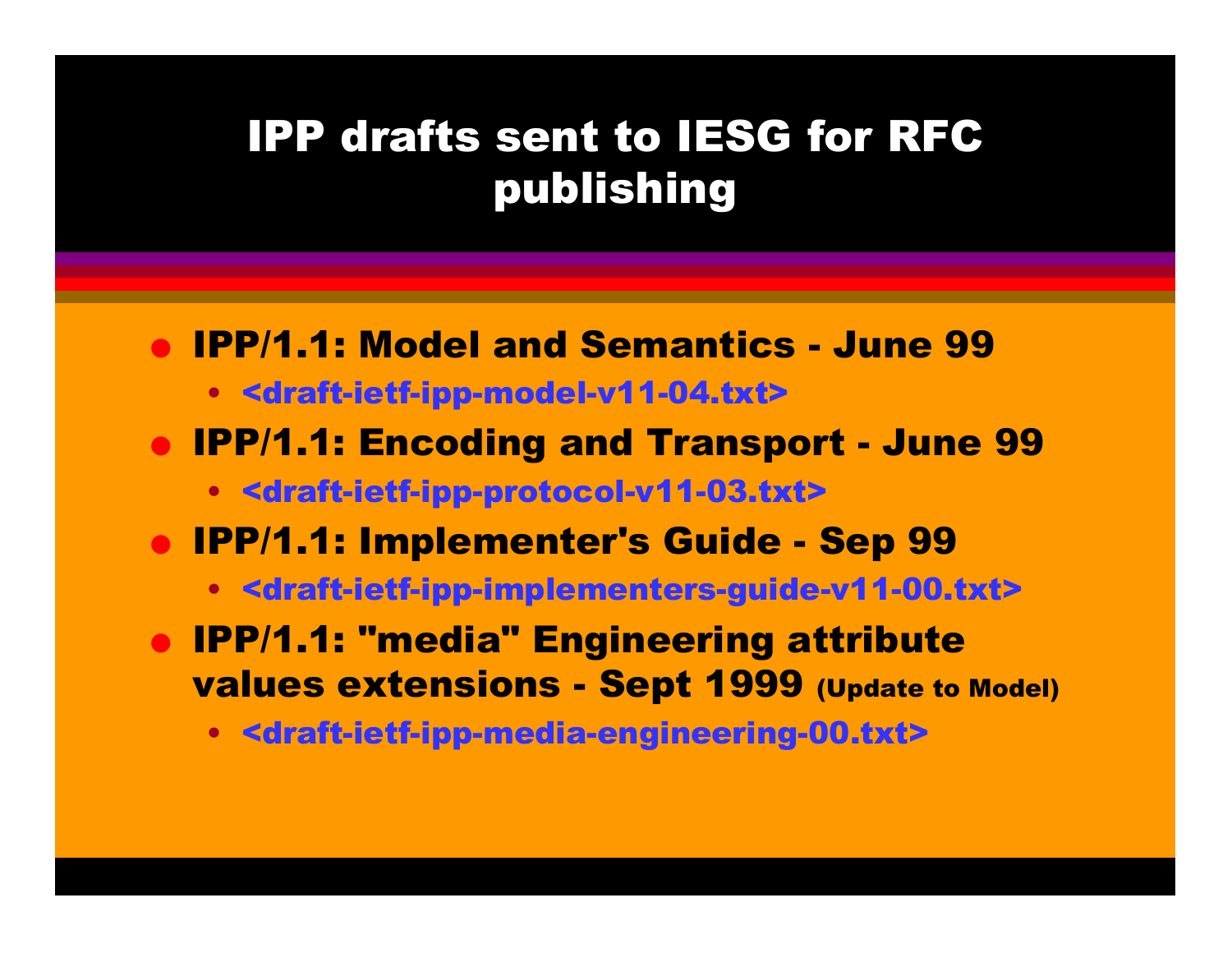# IPP drafts Last Called in the IETF IPP WG and awaiting IANA registration

- IPP/1.1: "output-bin" attribute extension Sept 99
	- < draft-ietf-ipp-output-bin-attr-00.txt >
- IPP/1.1: "finishings" 'fold', 'trim', and 'bale'attribute values extension - Sept 99
	- <draft-ietf-ipp-finishings-fold-trim-bale-00.txt>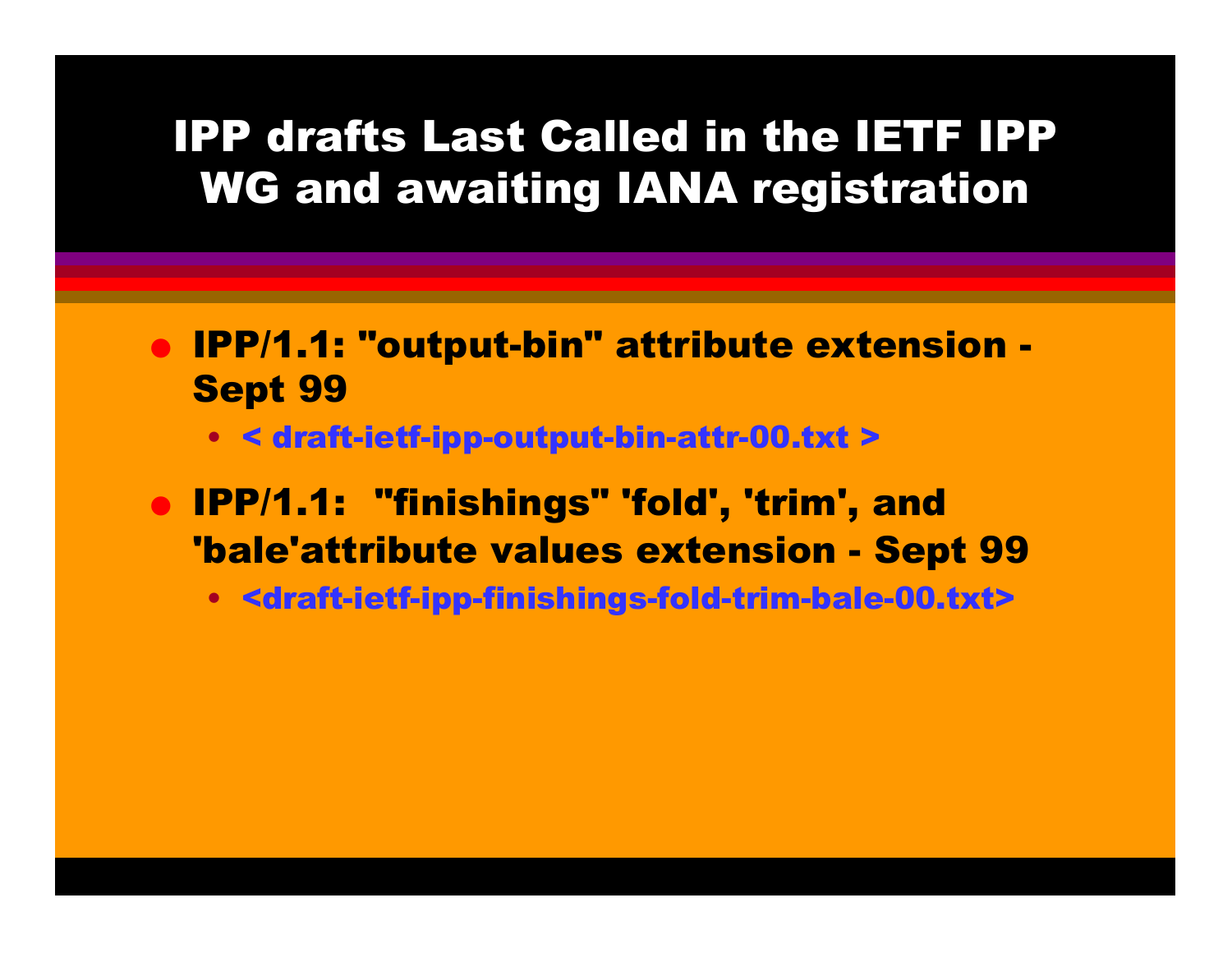### IPP working drafts - Internet-Drafts

● IPP/1.1: Requirements for IPP Notifications - Aug 99

- <draft-ietf-ipp-not-03.txt>
- **IPP/1.1: IPP Event Notification** Specification - Oct 99
	- <draft-ietf-ipp-not-spec-01.doc >
- **IPP/1.1: IPP Event Notification Change** History - Aug 99 (historical)
	- <draft-ietf-ipp-not-change-history-00.doc>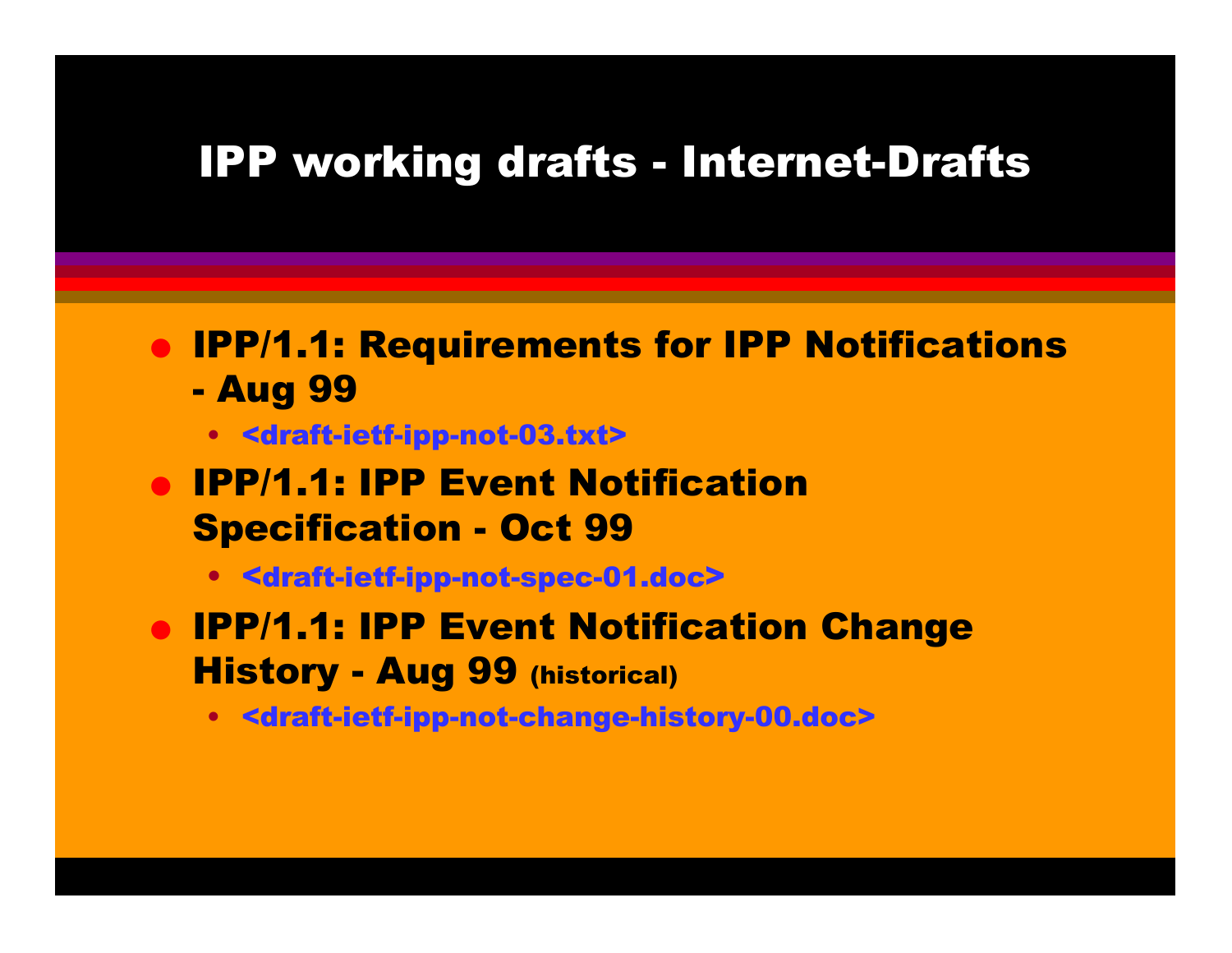#### IPP working drafts - Internet-Drafts

#### ● IPP/1.1: Notifications over SNMP - Dec 99

- <draft-ietf-ipp-not-over-snmp-01.txt>
- IPP/1.1: HTTP-Based IPP Notification Delivery Protocol - Oct 99 (see also PWG)
	- <draft-ietf-ipp-not-http-delivery-00.txt>
- **IPP/1.1: Set 2 Operations Oct 99 (see also** PWG)
	- <draft-ietf-ipp-ops-set2-00.txt>